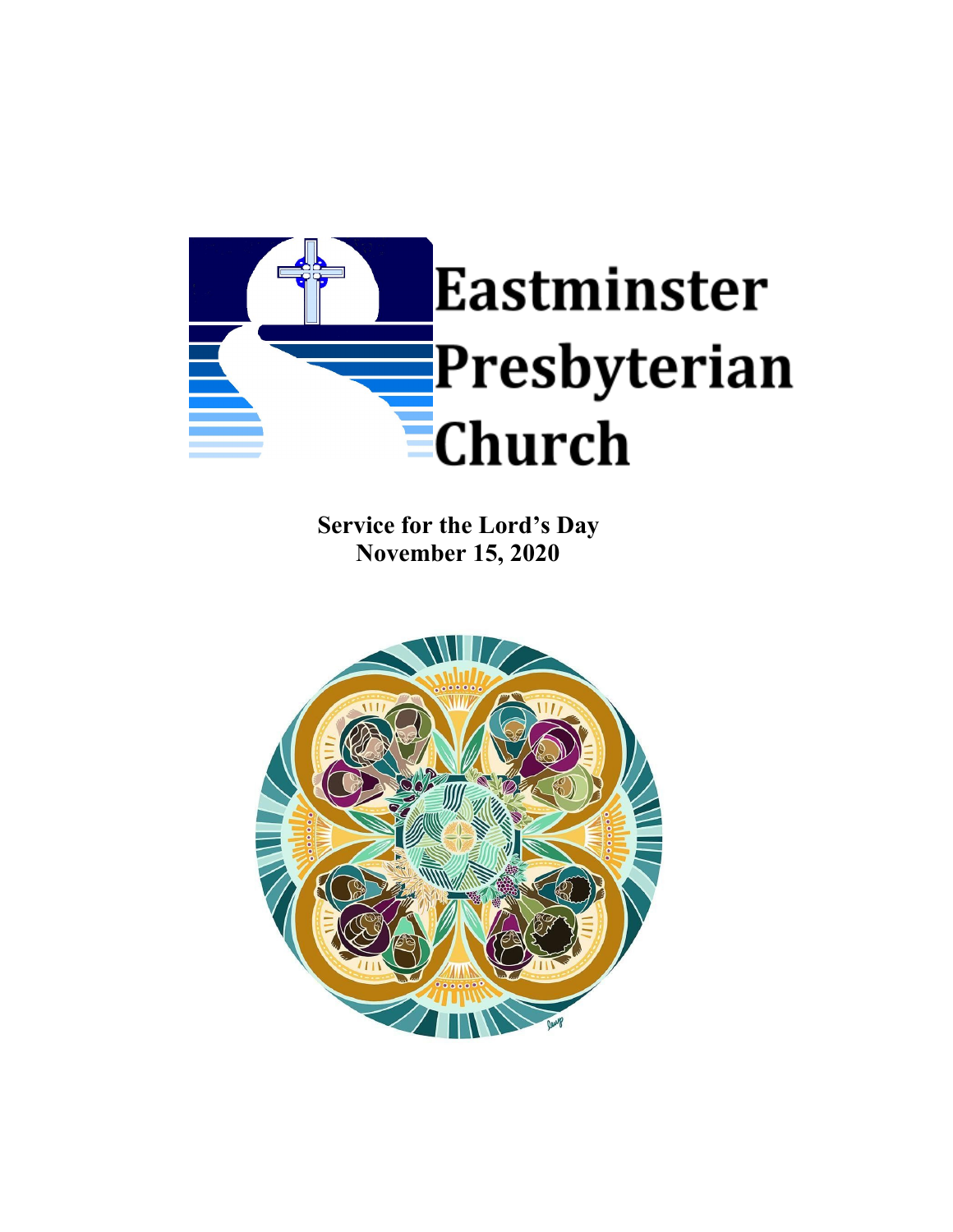# **ORDER OF WORSHIP FOR THE LORD'S DAY**

November 15, 2020 10:00 a.m.

# **GATHERING**

**Prelude** *When Morning Gilds the Skies*

### **Welcome & Announcements**

The grace of our Lord Jesus Christ be with you. *And also with you.*

## **Threshold Moment & Lighting of Candles**

### **Call to Worship**

Can you imagine unfettered love? Free and bold, wild and true, the kind of love that changes you?

Can you imagine a home - safe and bright, With impromptu dancing, meals around table, and laughter late into the night?

Can you imagine faith like a compass That guides the way you shop and vote, the way you love and hope; That asks questions and yet still believes, even despite uncertainty?

Can you imagine a world where trees, bees, and all living things grow wild and free? Where peace is the narrative and hope the currency? A world where news stories are testimonies and funerals are far between? Can you imagine?

#### *Yes, we can imagine.*

Today in worship, dare to dream. Dare to imagine what could be. And pay attention, for God is here, in wandering thoughts, hopes, and prayers.

# *Let us worship holy God, that great unfettered love.*

**Hymn #372** *O for a World*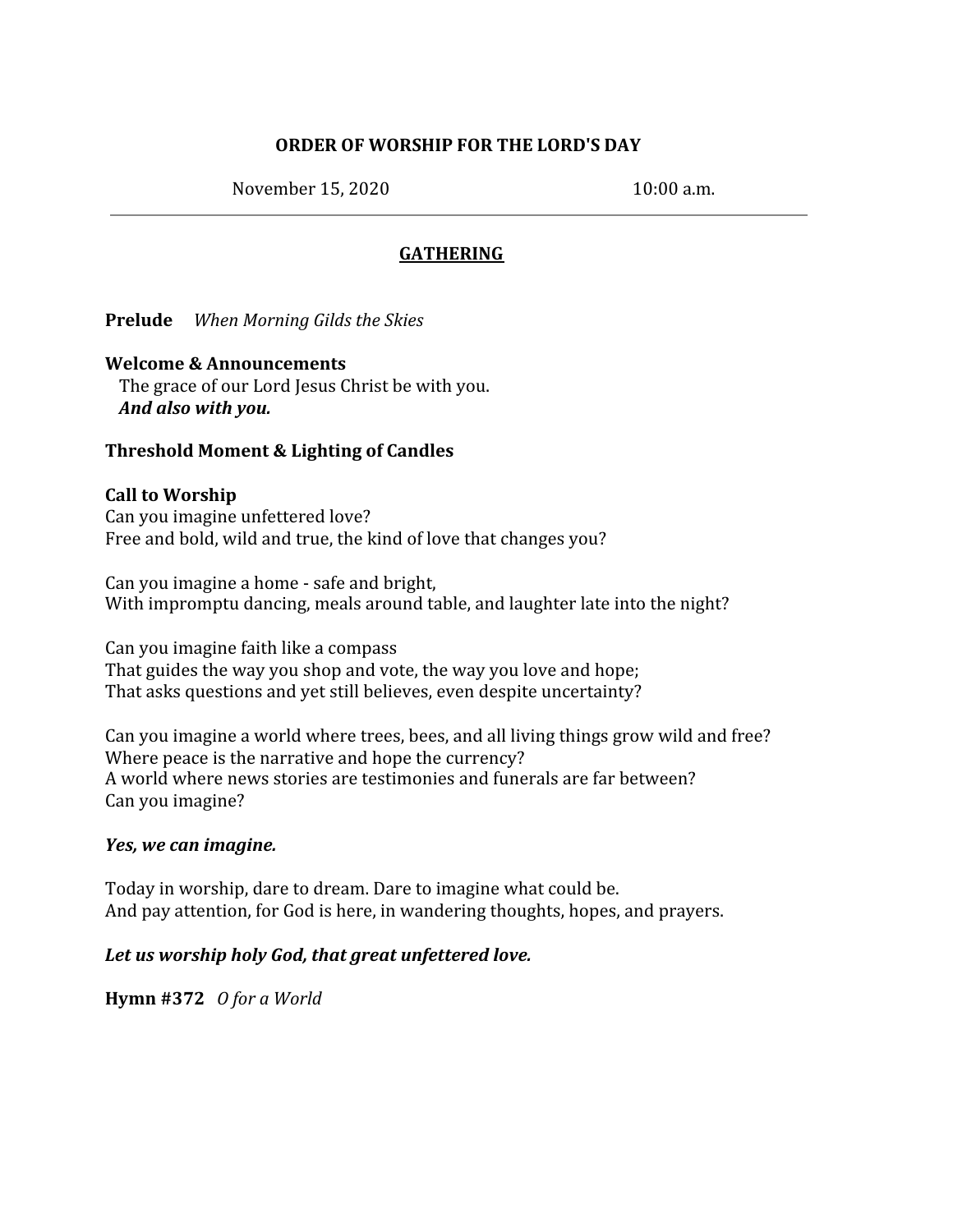

MUSIC: Carl Gotthelf Gläser, 1828; arr. Lowell Mason, 1839 Text © 1990 Medical Mission Sisters

## **Call to Confession**

**Prayer of Confession** *God of Grace, You invite us to dream of a better world, But instead we bury our heads in the sand. We are afraid to recognize how much must change. We are afraid, because if we know the truth, then don't we have a job to do?*

*So instead, more often than not, we maintain the status quo. We passively allow things to stay the same. We don't speak out; we don't imagine a new day. We don't dream of a world without racism, sexism, bigotry, or shame. Instead we allow ourselves to believe that some things will never change. Forgive us. Show us the way. Teach us to dream. Teach us to imagine again. Humbly we pray. Amen.*

**Silent Confession**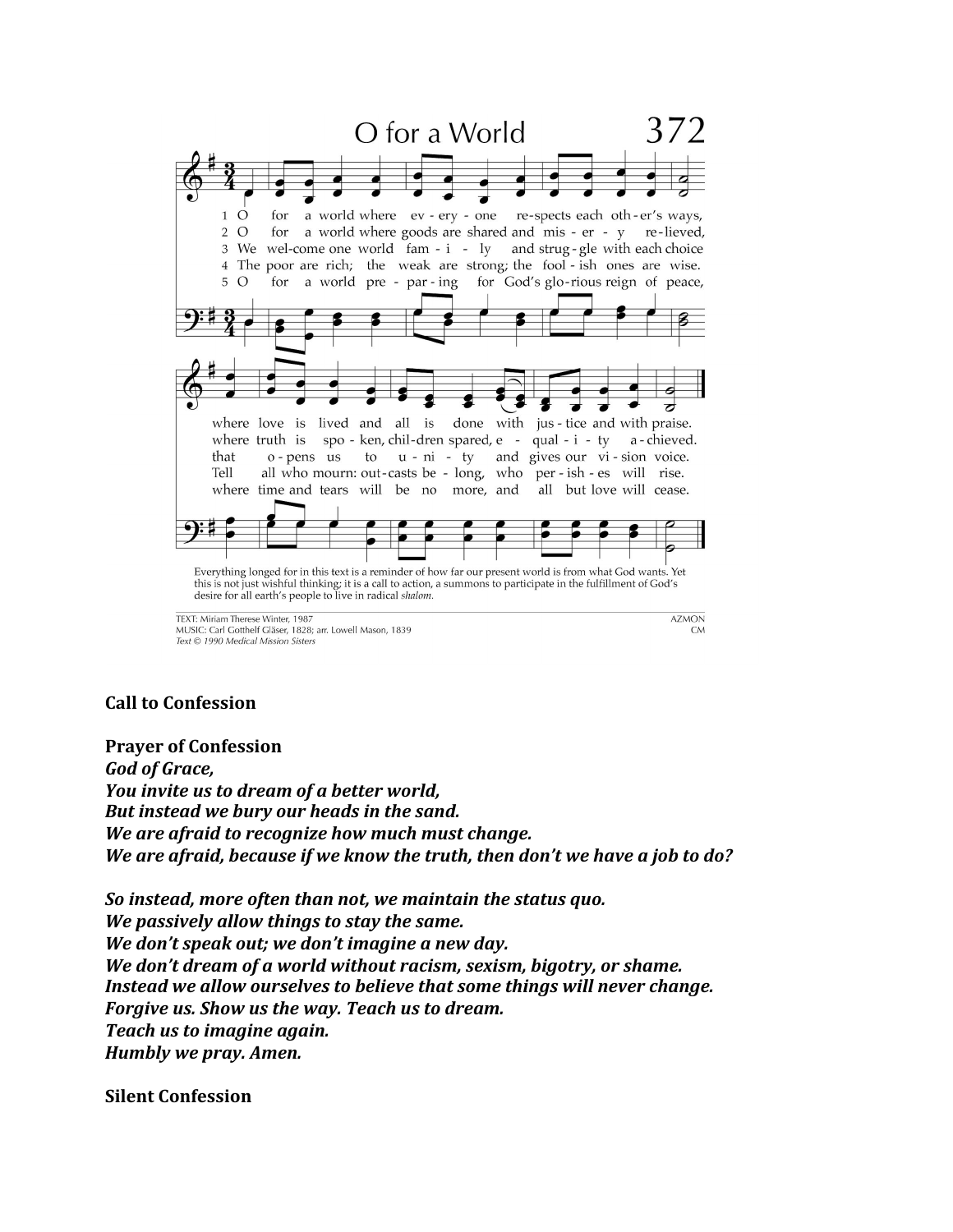## **Declaration of God's Grace**

#### **Reception of New Members**

#### **Passing of the Peace**

Take out your phone and text to a church member, friend or family member - "The Peace of Christ be *with you."*

# **PROCLAIMING THE WORD**

#### **Children's Message**

#### **Prayer for Illumination**

**Scripture Readings** Leviticus 19:9-10; 25:8-12 and Mark 12:38-44

**Sermon** "Reimagine"  *Third Sermon in a Series on Stewardship*

### **RESPONDING TO THE WORD**

#### **Time of Reimagining**

#### **Affirmation of Faith**

*We believe in God the Creator, who, like a painter with a canvas, imagined creation and breathed it into being.*

*We believe in Jesus, who many years later, walked this hurting world and showed us a new way to love.*

*We believe in the Holy Spirit, who prods us and pulls us, leads us and guides us, carries us and loves us into new life, day after day.*

*And we believe in the power of imagination, a gift from God that allows us to dream dreams, create anew, start over, try again, and live lives of hope.*

*So in response, together, as God's church, We dare to dream. We strive to love.*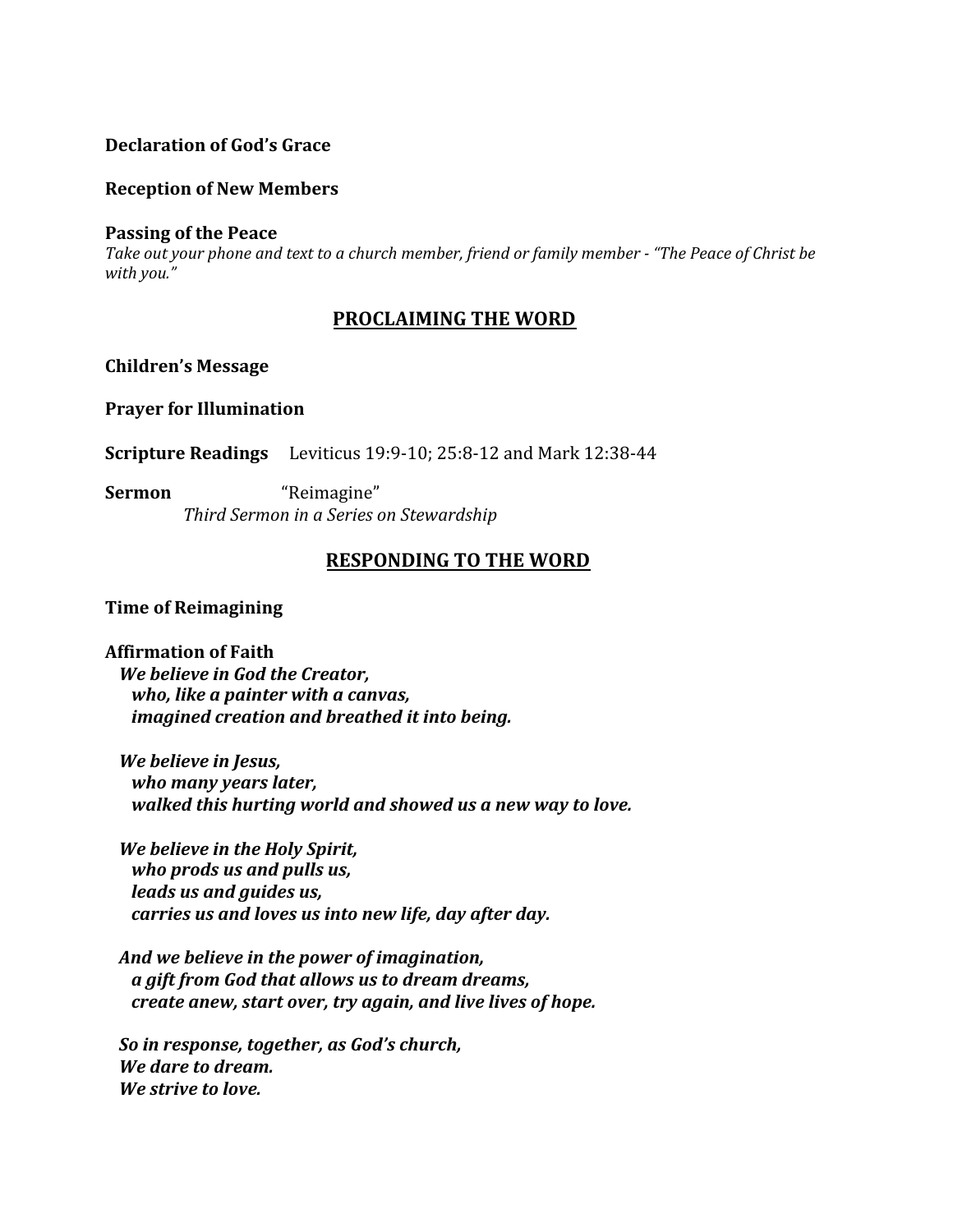*We try to imagine a new day. And we walk together, all with God's help. Amen.*

### **Joys and Concerns of the Congregation/ Pastoral Prayer**

*Comment on Facebook if you have a joy or concern to be shared. You can also email or call the church with prayer concerns. Tomorrow we will send a list of prayer concerns over email to our community.*

## **The Lord's Prayer**

*Our Father who art in heaven, hallowed be thy name. Thy kingdom come, thy will be done, on earth as it is in heaven. Give us this day our daily bread; and forgive us our debts, as we forgive our debtors; and lead us not into temptation but deliver us from evil. For thine is the kingdom and the power and the glory, forever. Amen.*

# **Offering**

*Your of erings support the mission and ministry of Eastminster Presbyterian Church. You can give online by going to* <http://www.eastminsterchurch.org/give/online-giving/>



# **Hymn #744** *Arise, Your Light is Come!*

**Charge & Benediction**